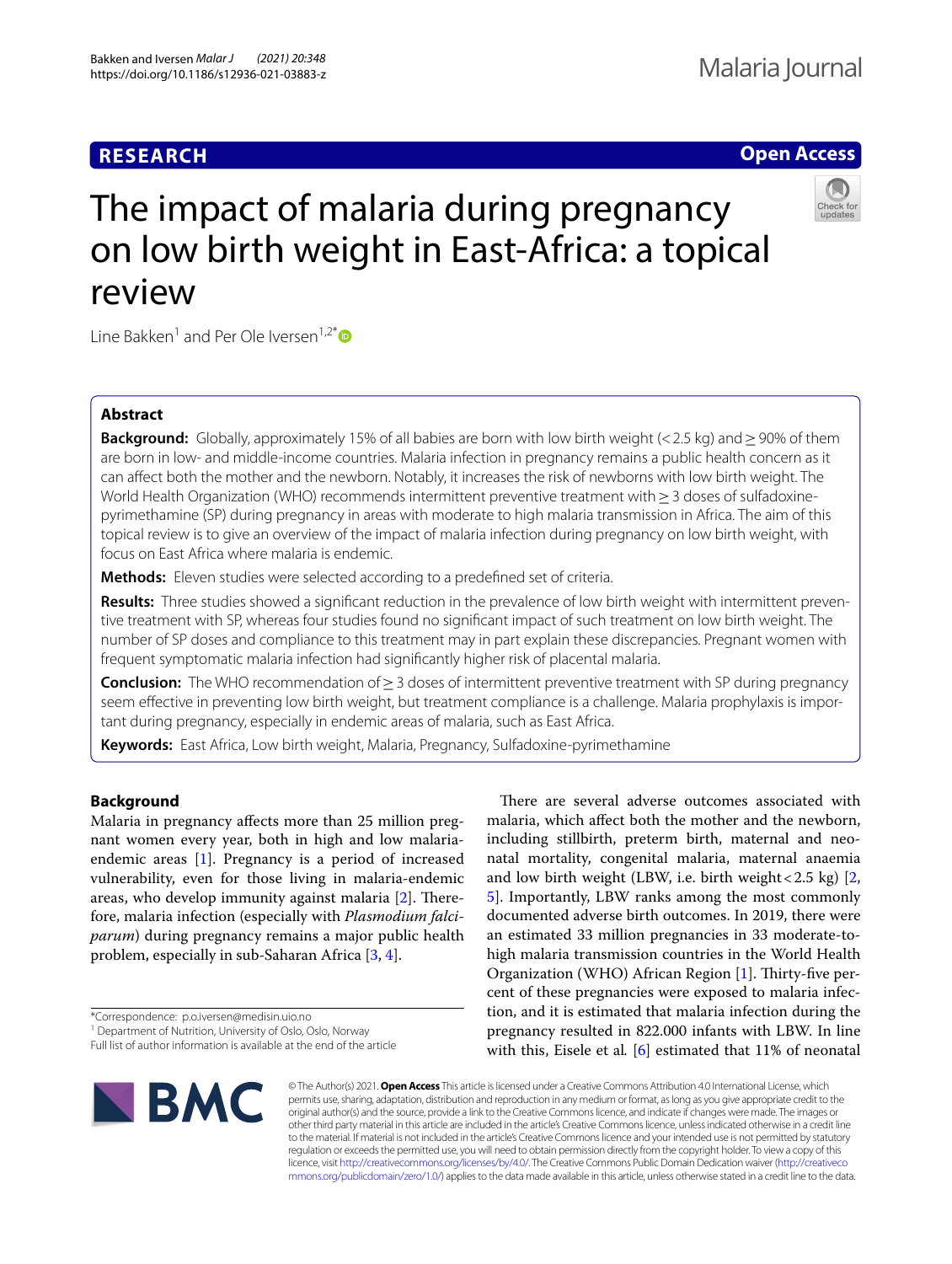deaths in sub-Saharan Africa are due to LBW associated with malaria infections during pregnancy. The WHO therefore recommends intermittent preventive treatment during pregnancy (IPTp) with sulfadoxine-pyrimethamine (SP) in all areas with high or moderate malaria transmission in Africa, and all women should receive least 3 doses of IPTp-SP during their pregnancy, each dose being given at  $\geq$  1 month apart, starting as early as possible in the second trimester [[7\]](#page-7-6).

According to a systematic review from 2019, 20.5 million infants worldwide were born with LBW, which represents 14.6% of all births. Of these LBW infants, about 90% were born in low- and middle-income countries (LMICs), and in sub-Saharan Africa the prevalence of LBW was 24% [\[1](#page-7-0)].

In pregnancy, *P. falciparum* tends to sequester on the placenta and thus the density of blood parasites available is below the detection limit of microscopy and, therefore, can only be detected by sensitive molecular tools, thus being a submicroscopic parasitaemia [\[8](#page-7-7), [9\]](#page-7-8). Placental malaria infection is characterized by sequestration of malaria-parasite-infected erythrocytes and infltration of immune cells in, as well as thickening of the placenta, which cause altered exchange of nutrients and waste products between mother and her fetus [[10](#page-7-9)].

There is a paucity in compiling data from studies of malaria and LBW in East Africa, a part of sub-Saharan Africa endemic for falciparum malaria. Such information might be important, not only for the pregnant woman herself and the antenatal care staf, but also for other stake-holders and policy-makers. To address this knowledge gap, provide a topical review is here provided of the relationship between malaria during pregnancy and LBW with focus on East-Africa.

#### **Literature search‑strategy**

In this topical review a list of relevant MeSH words was generated and used to search for relevant articles from the database PubMed. The search was performed on 25 January, 2021. The search covered research conducted in East African countries, which according to PubMed consists of Burundi, Djibouti, Eritrea, Ethiopia, Kenya, Rwanda, Somalia, South Sudan, Sudan, Tanzania and Uganda. The search covered peer-reviewed research published between January 2000 and January 2021, and the articles from PubMed were imported into an End-Note library. Search terms included "Infant, Low Birth Weight", "Malaria", and "Africa, Eastern". Studies were included in this review if they focused on (i) infants with LBW; (ii) malaria infection in pregnancy; (iii) were conducted in East Africa, and (iv) included an abstract and the free full text in English was available. Reviews or meta-analysis were not included in the selected literature-search, however we included such reports if relevant in our discussion. The inclusion of studies were not restricted to any particular study design, hence e.g. randomized trials and observational studies were eligible for inclusion. Studies that did not examine associations between infants with LBW and malaria infection during pregnancy in East Africa, were excluded. Studies that did not have LBW as a primary outcome were also excluded.

#### **Results**

The literature search initially retrieved 42 articles (Fig. [1\)](#page-2-0). Taking into account the exclusion criteria listed above, we were left with 11 articles summarized in Tables [1](#page-3-0) and [2](#page-4-0).

# **Intermittent preventive treatment with sulfadoxine‑pyrimethamine in pregnancy on prevalence of low birth weight**

Table [1](#page-3-0) summarizes the studies that examined the efect of intermittent preventive treatment during pregnancy with IPTp-SP on birth weight and LBW in particular.

Braun et al. [[11\]](#page-7-10) did a cross-sectional study among 915 delivering women in Western Uganda to examine the association between IPTp-SP and malaria infection, maternal anaemia, LBW and preterm delivery. At the time this study was conducted, the Ugandan policy recommendation was to have at least two doses of IPTp-SP during pregnancy. Malaria infection was signifcantly associated with LBW. Moreover, more than 50% of the women had taken two doses, and about 80% had taken at least one dose of SP. Importantly, this treatment had no signifcant impact on the presence of malaria infection compared with women who did not take SP. They found a non-signifcant reduction in anaemia, LBW and preterm delivery, and thus concluded that IPTp-SP did not provide an observable beneft.

In a non-randomized community trial in Uganda, Mbonye et al*.* [\[12](#page-7-11)] investigated two doses of IPTp-SP on malaria during pregnancy. This study assessed a new delivery system and its efect on maternal health and pregnancy outcomes. The intervention group received IPTp-SP through community resource people (the new delivery system), whereas the control group received IPTp-SP at health units. The intervention group registered a signifcantly lower prevalence of LBW (6%) compared with the control group (8.3%).

Mikomangwa et al*.* [[13](#page-7-12)] did a facility-based observational cross-sectional study in Dar-es- Salaam, Tanzania. They investigated adverse birth outcomes among 631 pregnant women who received IPTp-SP in a low malaria transmission region. Women who used at least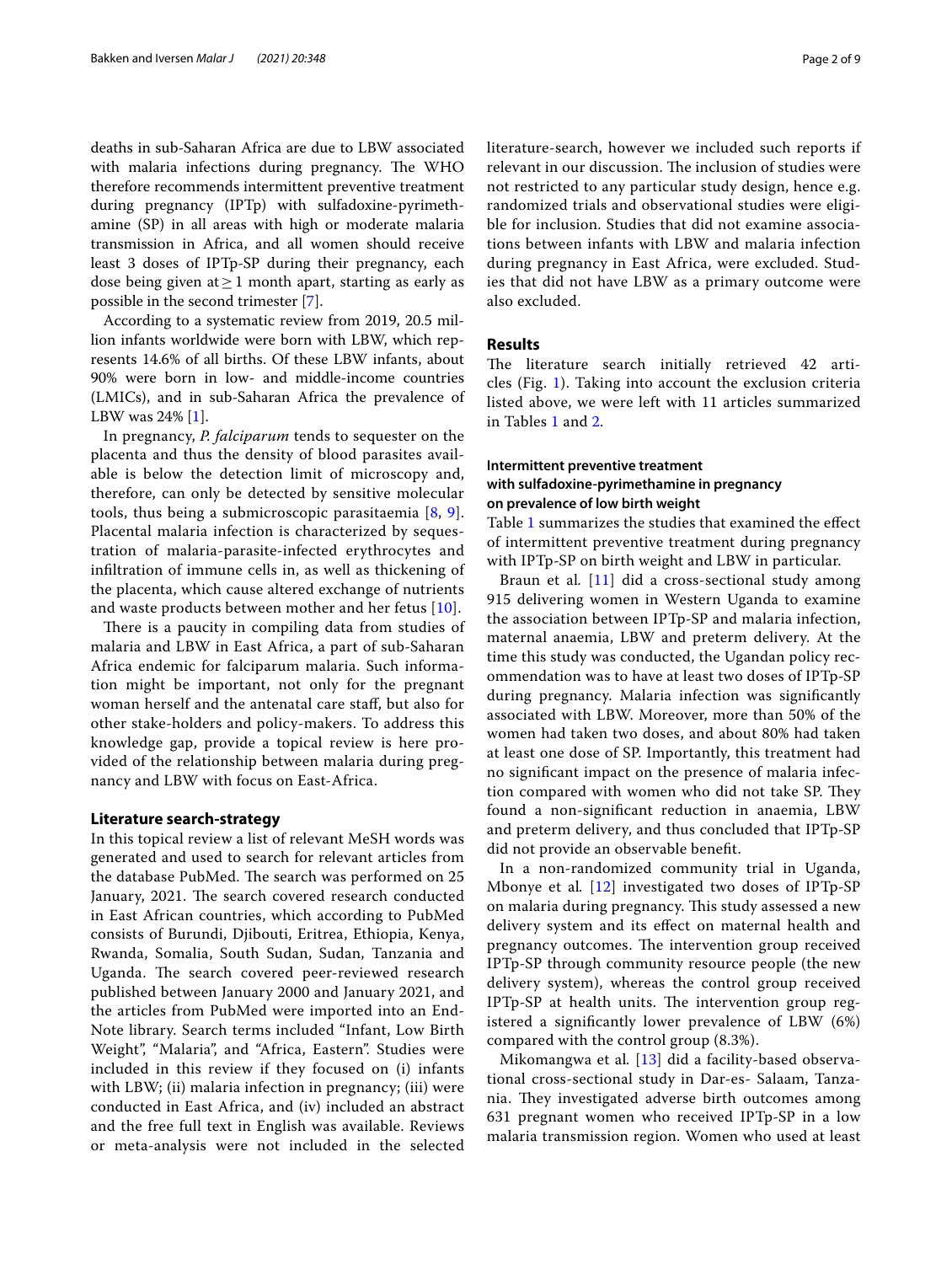



<span id="page-2-0"></span>one dose of IPTp-SP had a prevalence of malaria at 0.6% and prevalence of LBW of 6.5%. Women with malaria infection had 11 times increased risk of LBW compared to those who did not have malaria infection ( $p=0.04$ ). Women who used  $\geq$  3 doses of IPTp-SP had 83% decreased risk of LBW compared to those who did not use IPTp-SP ( $p=0.05$ ).

Mosha et al. [\[14](#page-7-13)] investigated the effectiveness of IPTp-SP (one or two doses) during pregnancy on placental malaria, maternal anaemia and birth weight in areas with diferent malaria transmission intensity in Tanzania. IPTp-SP was associated with a signifcant decreased risk of placental malaria. This effect was only pronounced in areas with high malaria transmission  $(p=0.02)$  and not in areas with low malaria transmission ( $p = 0.48$ ). IPTp-SP use was not significantly associated with reduced risk of LBW.

In a hospital-based cross-sectional study in Rufji, Tanzania, Ndeserua et al*.* [\[15](#page-7-14)] investigated risk factors for placental malaria and associated adverse pregnancy outcomes. Use of  $\geq 2$  doses of IPTp-SP during pregnancy was not associated with decreased risk of placental malaria) ( $p=0.08$ ) or LBW ( $p=0.73$ ). This study thus concluded that two doses of IPTp-SP are inefective in preventing and treating placental malaria and adverse pregnancy outcomes.

Ndyomugyenyi et al. [[16\]](#page-7-15) investigated the efficacy of malaria prevention during pregnancy in an area of low and unstable malaria transmission in Kabale highlands, South-Western Uganda. The study was an individually randomized placebo-controlled trial, where they used two doses of IPTp-SP and insecticide-treated nets. They examined the efect of these two treatment options as well as a combination of the two, on LBW. The prevalence of LBW was 6.5%. There was no significant difference between the three study groups in the prevalence of LBW.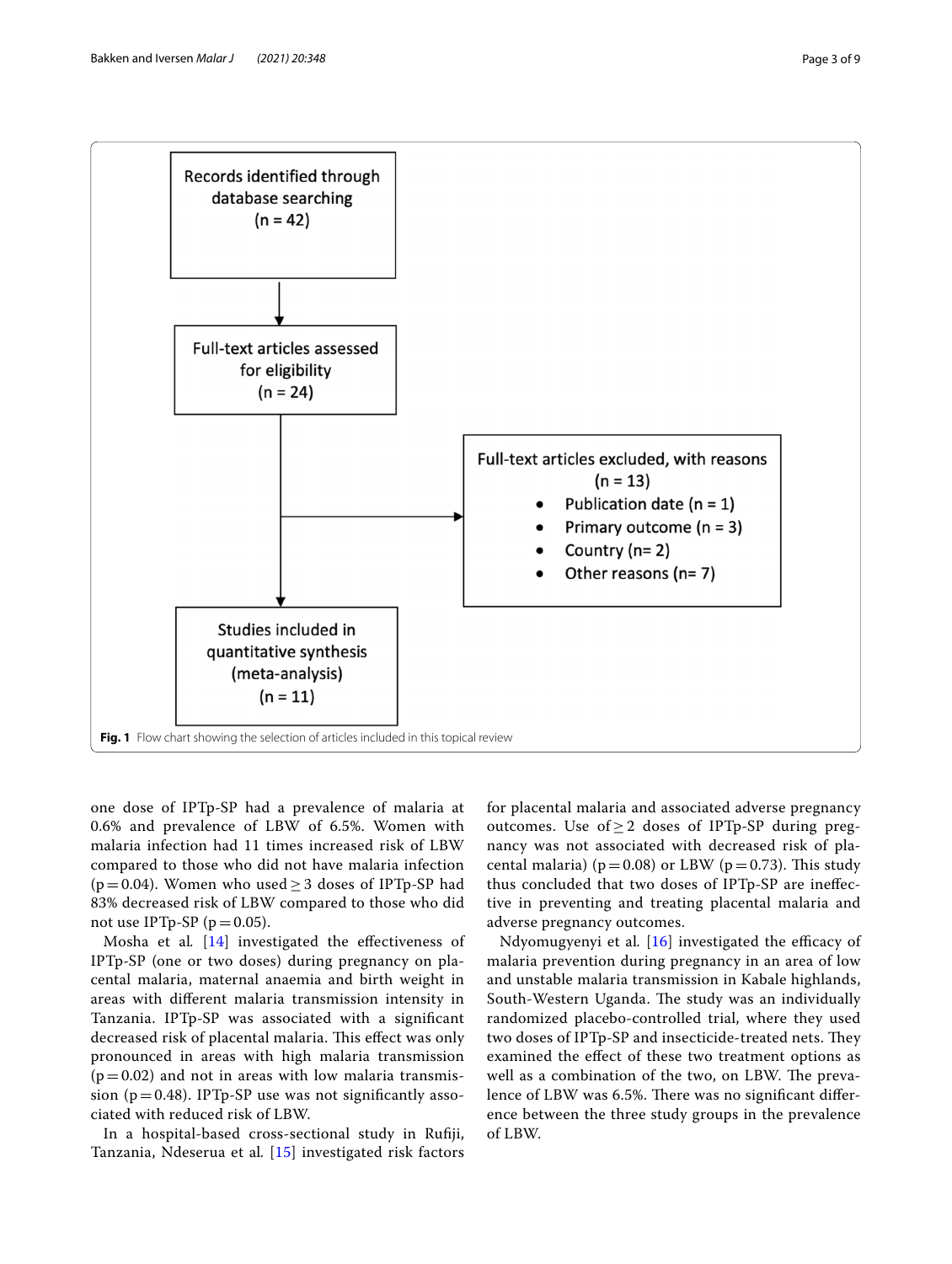<span id="page-3-0"></span>

| rts<br>ï<br>J<br>d<br>ì<br>Ò<br>ś<br>j<br>$\mathbf{r}$<br>۱<br>S<br>j<br>$\mathbf{I}$<br>Ì<br>֠                                                                          |
|--------------------------------------------------------------------------------------------------------------------------------------------------------------------------|
| Ï<br>¢<br>Ï<br>i<br>Š<br>⊼<br>J<br>Š<br>ī<br>۲<br>١<br>į<br>۱<br>֖֖֖֖֖֖֖֖֖֖֖֖֧֪֪֪֪֪֪֪֪֪֪֪֪֪֪֪֪֪֪֪֪֪֪֪֪֪֪֪֪ׅ֚֚֚֚֚֚֚֚֚֚֚֚֚֚֚֚֚֚֚֚֚֚֚֡֕֬֝֬֝֓֞֡֬֓֞֓֞֡֬֓֞֡֬֓֞֬֝֓֞֞֞<br>÷<br>ļ |
| $\overline{)}$<br>ׇ֚֬֓֡<br>l<br>٢<br>7<br>$\overline{\phantom{a}}$<br>Ó<br>j<br>İ<br>j<br>ų<br>ì<br>¢<br>ī<br>۱<br>l<br>ŕ<br>ī                                           |
| ļ<br>l<br>j<br>Ì<br>j<br>1<br>ï<br>l<br>j<br>¢<br>Ì<br>֚֬֕<br>١<br>I<br>ļ                                                                                                |
| ļ<br>į<br>1<br>Ò<br>ׇ֖֚֘֝֝֬<br>í<br>$\overline{\phantom{a}}$<br>ì<br>ׇ֘֒<br>i<br>١<br>l<br>)<br>$\overline{\phantom{a}}$<br>í<br>٢                                       |
| man<br>5<br>-<br>-<br>-<br>-<br>-<br>-<br>-<br>5<br>$\tilde{2}$<br>I<br>j<br>Table 1                                                                                     |

|                          | Country                    | ly design (year)<br>Stud                                     | Sample size | Treatment; frequency                                                                                                                         | Method for determining<br>malaria infection                                    | Results/comment                                                                                                                                                                                                                                                                                   |
|--------------------------|----------------------------|--------------------------------------------------------------|-------------|----------------------------------------------------------------------------------------------------------------------------------------------|--------------------------------------------------------------------------------|---------------------------------------------------------------------------------------------------------------------------------------------------------------------------------------------------------------------------------------------------------------------------------------------------|
| Braun et al. [11]        | Western Uganda             | Cross-sectional study (2013)                                 | 915         | Start in 2nd trimester, then<br>with every ANC visit<br>IPT <sub>p</sub> , SP;                                                               | Polymerase chain reaction of<br>parasite DNA                                   | significantly associated with<br>IPTp <sup>c</sup> —> no significant influ-<br>ence on the presence of P.<br>P. falciparum <sup>a</sup> infection was<br>falciparum infection<br>LBW <sup>b</sup>                                                                                                 |
| Mbonye et al. [12]       | Mukono district, Uganda    | Non-randomized community<br>trial (2003-2005)                | 2785        | One dose in 2nd and one in<br>3rd trimester<br>IPTp, SP;                                                                                     | Self-reported (based on fever,<br>headache, joint pain, gen-<br>eral weakness) | vs. with health units (p < 0.03)<br>with the new delivery system<br>Lower prevalence of LBW (6%)                                                                                                                                                                                                  |
| Mikomangwa et al. [13]   | Dar-es-Salaam, Tanzania    | cross-sectional study (2018)<br>Facility-based observational | 631         | Start in 2nd trimester, then<br>with every ANC visit<br>IPTp, SP;                                                                            | Rapid antigen-based test                                                       | had 11 times increased risk of<br>6.5%. Malaria positive women<br>LBW compared to those who<br>$\geq$ 3 doses of IPTp-SP <sup>d</sup> $-$ >83%<br>pared to those who did not<br>decreased risk of LBW com-<br>The prevalence of LBW was<br>were negative (p = 0.04)<br>use IPTp-SP ( $p = 0.05$ ) |
| Mosha et al. [14]        | Moshi and Rufiji, Tanzania | Prospective observational<br>study (2012)                    | 350         | Start in 2nd trimester, then<br>monthly<br>IPT <sub>D</sub> ;                                                                                | Polymerase chain reaction of<br>parasite DNA                                   | No significant association<br>between IPTp use and<br>reduced risk of LBW                                                                                                                                                                                                                         |
| Ndeserua et al. [15]     | Rufiji, Tanzania           | Cross-sectional study (2012)                                 | 350         | 2 doses SP; One dose in 2nd<br>and one in 3rd trimester                                                                                      | Quantification of parasites in<br>blood smear                                  | Two doses SP during pregnancy<br>was insignificantly associated<br>with risk of LBW $(p = 0.73)$                                                                                                                                                                                                  |
| Ndyomugyenyi et al. [16] | Kabale, Uganda             | Randomized controlled trial<br>$(2004 - 2007)$               | 5775        | Start in 2nd trimester, then<br>with every ANC visit<br>TN <sup>e</sup> +placebo<br>$T N + P T P$<br>$\mathbb{P}$ Tp;<br>$\overline{5}$<br>ŏ | Quantification of parasites in<br>blood smear                                  | prevalence of LBW (p=0.802)<br>ference between the three<br>intervention groups in the<br>There was no significant dif-                                                                                                                                                                           |
| Van Eijk et al. [17]     | Kenya                      | Cohort study (1999-2000)                                     | 889         | Start in 2nd trimester, then<br>with every ANC visit<br>IPT <sub>p</sub> , SP;                                                               | Quantification of parasites in<br>blood smear                                  | I dose IPTp—>associated with<br>a mean increased BW <sup>F</sup> of 54 q<br>with a mean increased BW of<br>$128 g(p=0.004)$ compared<br>with mothers who had not<br>> 2 doses IPTp- > associated<br>used IPTp<br>$(p = 0.11)$                                                                     |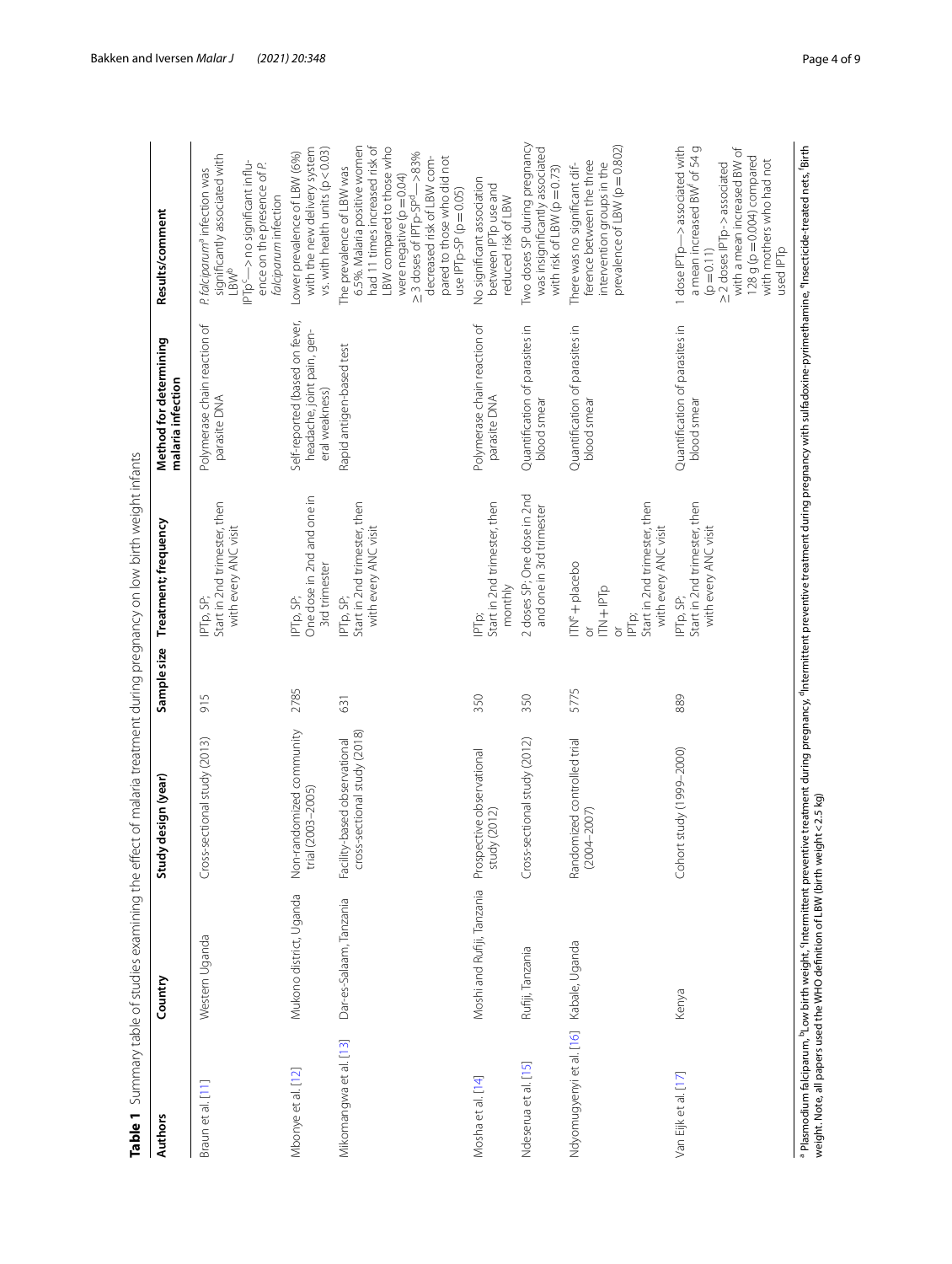| Authors                            | Country        | Study design (year)                                   |     | Sample size Treatment; frequency                                                                                                                                     | Method for determining<br>malaria infection                                                                                     | Results/comment                                                                                                 |
|------------------------------------|----------------|-------------------------------------------------------|-----|----------------------------------------------------------------------------------------------------------------------------------------------------------------------|---------------------------------------------------------------------------------------------------------------------------------|-----------------------------------------------------------------------------------------------------------------|
| Kalinjuma et al. [18]              |                | Dar-es-Salaam, Tanzania Cohort study (2010–2013) 1115 |     | Start in 2nd trimester, then with<br>every ANC visit<br>SPª.                                                                                                         | parasites in blood smear; histol-<br>parasite DNA; quantification of<br>Polymerase chain reaction of<br>ogy of placental tissue | PM <sup>b</sup> was not significantly associ-<br>ated with LBW <sup>c</sup>                                     |
| Kapisi et al. [4]                  | Tororo, Uganda | Cohort study (2014)                                   | 282 | Start in 2nd trimester, then given<br>every 8th week                                                                                                                 | Quantification of parasites in<br>blood smear; histology of<br>placental tissue                                                 | pregnancy->PM->risk of LBW<br>Malaria burden during<br>(trends, not significant)                                |
| Mohammed et al. [19] Central Sudan |                | Case-control study (2010) 174                         |     | No information given                                                                                                                                                 | parasites in blood smear; histol-<br>parasite DNA; quantification of<br>Polymerase chain reaction of<br>ogy of placental tissue | cantly higher risk of having a LBW<br>Submicroscopic malaria infection<br>during pregnancy->signih-<br>delivery |
| Dong et al. [20]                   | Tanzania       | Cohort study (2002-2005) 882                          |     | No information given                                                                                                                                                 | blood- and placental smear<br>Quantification of parasites in                                                                    | CXCL9 <sup>d</sup> was significantly associated<br>with LBW among malaria-<br>infected primigravidae            |
|                                    |                |                                                       |     | Sulfadoxine-pyrimethamine, <sup>p</sup> Placental malaria, 'Low birth weight, 'CXC ligand 9. Note, all papers used the WHO definition of LBW (birth weight < 2.5 kg) |                                                                                                                                 |                                                                                                                 |

<span id="page-4-0"></span>

| ţ                                                                                       |  |
|-----------------------------------------------------------------------------------------|--|
|                                                                                         |  |
|                                                                                         |  |
|                                                                                         |  |
|                                                                                         |  |
|                                                                                         |  |
|                                                                                         |  |
| <b>Alle 2</b> Summary table of studies examining placental malaria and low birth weiner |  |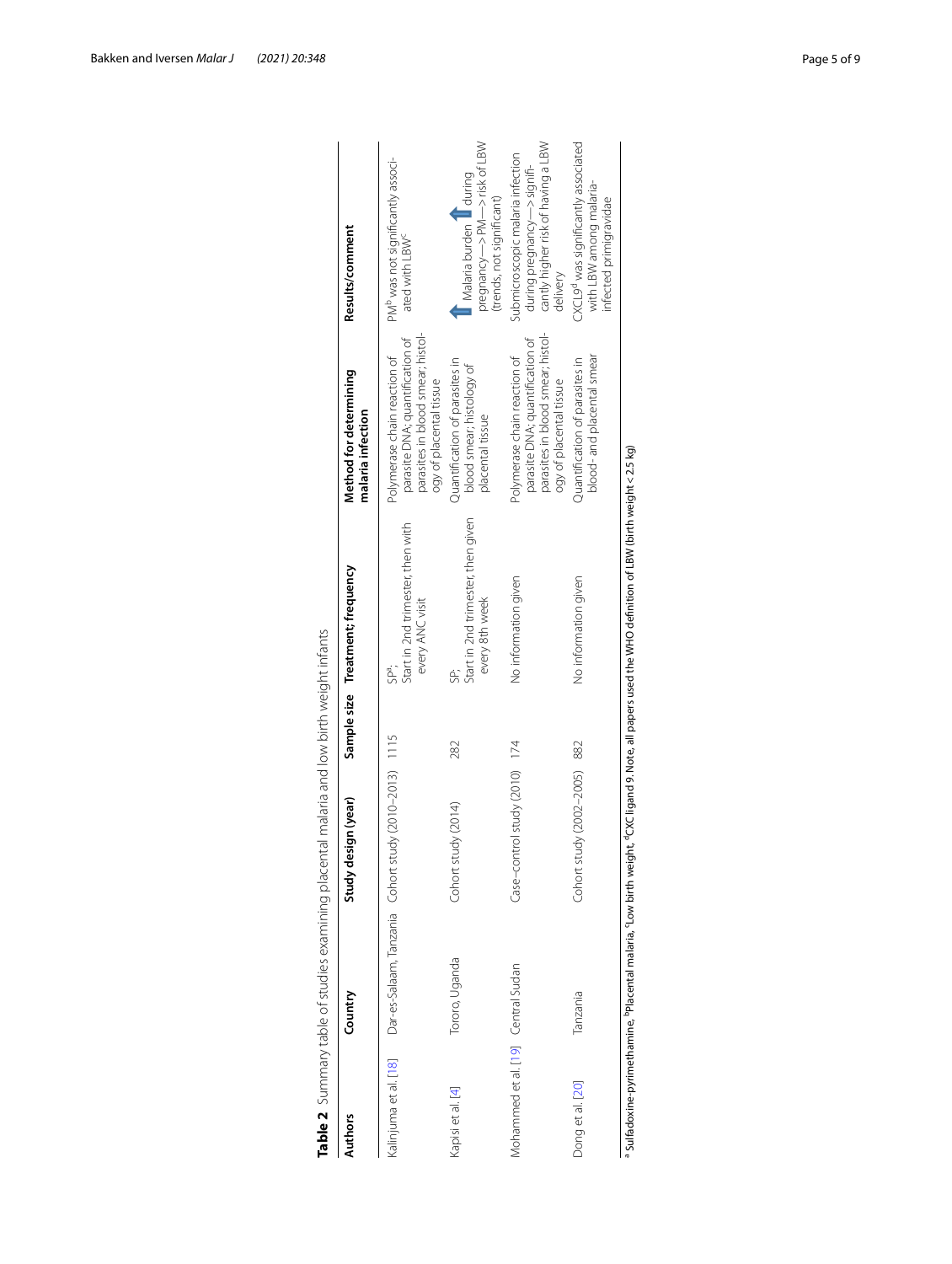In a hospital-based study in Western Kenya, Van Eijk et al*.* [\[17](#page-7-16)] investigated the efectiveness of IPTp-SP for control of malaria in pregnancy. The prevalence of placental malaria was 13.8% and the prevalence of LBW was 12.2%. There was a trend towards decreasing prevalence of LBW with increasing number of IPTp-SP doses  $(p=0.02)$ . Compared with birth weight of infants of mothers who had not used intermittent preventive treatment, one dose of IPTp-SP was non-signifcantly associated with an adjusted mean increase in body weight of 54  $g$  (p=0.11). Two or more doses of IPT-SP were signifcantly associated with an adjusted mean birth weight increase of 128  $g$  ( $p=0.004$ ). Moreover, the trend test showed a signifcant association between an adjusted mean increase in birth weight of 61 g for each increase in number of IPT-SP doses.

#### **Placental malaria and low birth weight**

Table [2](#page-4-0) summarizes the studies that examined the efect of placental malaria, malaria burden during pregnancy, and submicroscopic malaria infection.

Kalinjuma et al*.* [\[18](#page-7-17)] did a cohort-study in Dar-es-Salaam, Tanzania among HIV-negative pregnant women to identify factors associated with submicroscopic placental malaria and its association with LBW. Women who did not use bed nets, fumigation or mosquito coils, had higher risk (75% increased risk) of submicroscopic placental malaria (odds ratio=1.75;  $p=0.03$ ) compared with those who used malaria prevention. This study found no signifcant association between placental malaria and LBW.

A case–control study by Mohammed et al*.* [[19\]](#page-7-18) investigated submicroscopic *P. falciparum* infection and LBW in Central Sudan, an area with unstable malaria transmission. Cases were women who had LBW deliveries and the controls were women without LBW deliveries. The prevalence of submicroscopic malaria infection was higher in the cases compared with the controls: 27.6% *versus* 7% ( $p < 0.001$ ). By using multivariate analysis, this study showed that malaria infection in the placenta was not signifcantly associated with LBW, while submicroscopic *P. falciparum* infection (p=0.001) or a combination of submicroscopic infections and histologically determined infections ( $p=0.012$ ), were significantly associated with LBW.

Kapisi et al. [\[4](#page-7-3)] did a cohort-study based on data from a randomized controlled trial of intermittent preventive treatment during pregnancy among 300 Ugandan participants. In the parental randomized controlled trial they investigated placental malaria and delivery outcomes. SP was given every 8 weeks versus dihydroartemisinin-piperaquine (DP) given every 8 weeks versus DP given every 4 weeks. The available 282 women in the cohort-study were divided into three groups to examine the associations between the frequency of malaria infection during pregnancy and placental malaria. These three study groups were defned as follows: (i) "none"=women who had no episodes of symptomatic malaria or asymptomatic malaria during pregnancy; (ii) "low"=women who had 0–1 episode of symptomatic malaria; and (iii) "high"=women who had $\geq$ 2 episodes of symptomatic malaria during pregnancy. This study concluded that higher malaria burden during pregnancy was associated with placental malaria, and placental malaria was associated with increased risk for adverse birth outcomes like LBW, but there was no signifcant association between placental malaria and risk of LBW.

Dong et al*.* [\[20](#page-8-0)] investigated whether CXC ligand 9 (CXCL9) response to malaria infection during pregnancy was associated with LBW infants. CXCL9 is a small cytokine that is signifcantly upregulated and negatively correlated with birth weight. CXCL9 also plays a role in inducing chemotaxis, cause extravasation and promote diferentiation and multiplication of leukocytes. Placental malaria was associated with decreasing birth weight in all study groups ( $p < 0.001$ ). They also found a significant association between CXCL9 and reduction in birth weight. Interestingly, CXCL9 was signifcantly associated with decreased birth weight in placenta malaria positive primigravidae, but not among infants born to placenta malaria positive secundigravidae or multigravidae.

#### **Discussion**

Eleven original articles comprising 14,148 pregnant women were included in this topical review. Notably, with the current stringent search strategy, studies from only four of the 11 countries located in East Africa were retrieved. Seven studies investigated the efect of IPTp-SP [[11–](#page-7-10)[17\]](#page-7-16), whereas the remaining four investigated adverse pregnancy outcomes associated with submicroscopic placental malaria [[18,](#page-7-17) [19\]](#page-7-18), infection with *P. falciparum* and measures of placental malaria [[4\]](#page-7-3) and CXCL9 response to malaria during pregnancy [\[20](#page-8-0)]. Only three studies found a signifcant reduction in the prevalence of LBW with IPTp-SP [[12,](#page-7-11) [13](#page-7-12), [17](#page-7-16)].

Kapisi et al*.* [\[4](#page-7-3)] divided the women into three groups and found that high malaria burden during pregnancy led to signifcantly increased risk of placental malaria compared with the other two groups with a lower malaria burden. Even though increasing malaria burden was signifcantly associated with placental malaria, there were trends, but not signifcant, of an association between placental malaria and LBW [\[4](#page-7-3), [18,](#page-7-17) [19\]](#page-7-18). Another study found a signifcant association between placental malaria and LBW by investigating placental CXCL9 [[20\]](#page-8-0). In contrast, the case–control study from Central Sudan showed that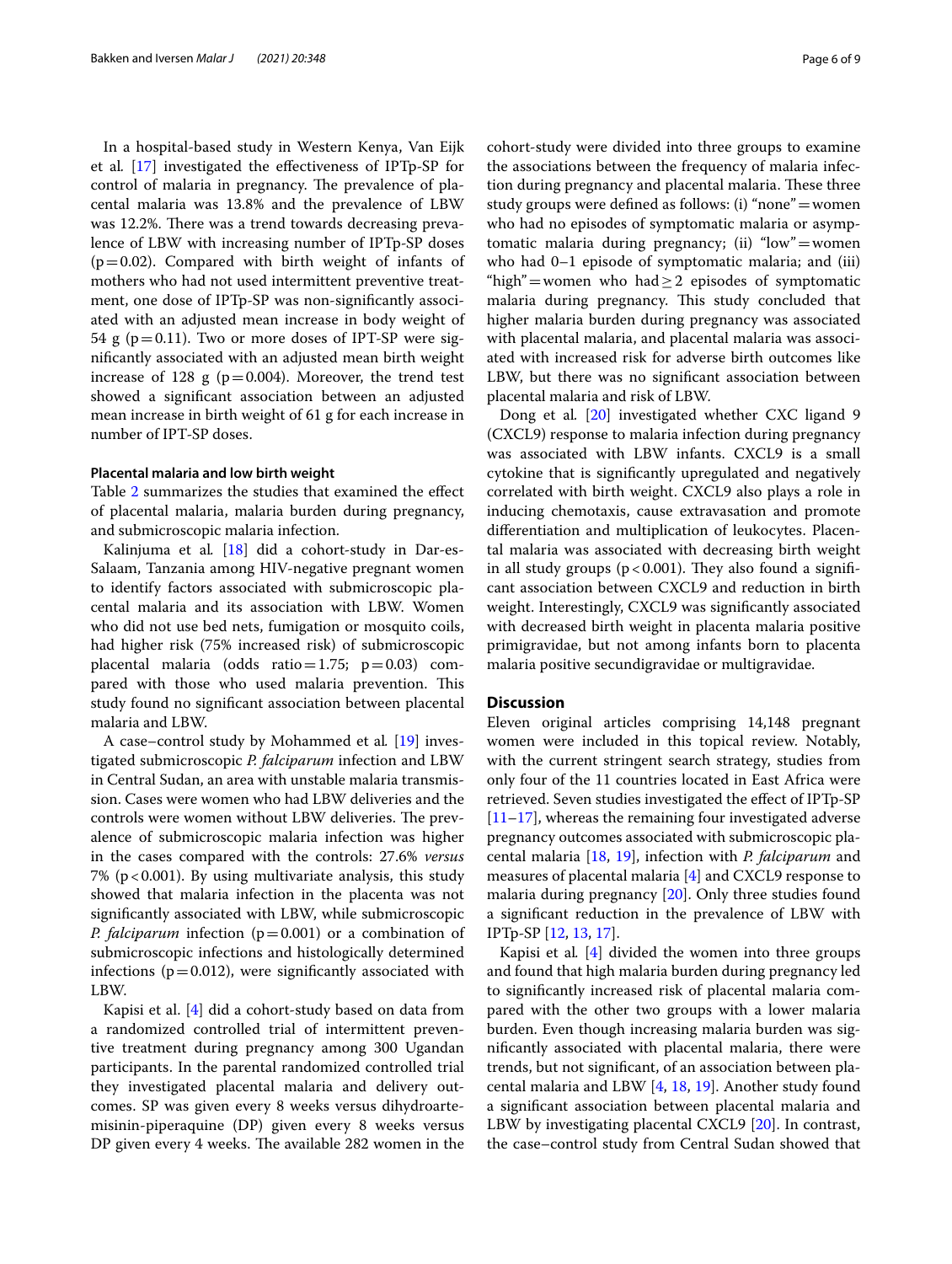women who had LBW deliveries had signifcantly higher prevalence of submicroscopic malaria infection compared to those who did not have LBW deliveries [[19](#page-7-18)]. In other words, it appears that placental malaria may not be signifcantly associated with LBW, but submicroscopic *P. falciparum* infection may [[4,](#page-7-3) [19\]](#page-7-18). However, due to the limited evidence, a frm conclusion on this cannot be drawn.

Most studies in this review investigated the efect of one to three doses of IPTp-SP  $[11-17]$  $[11-17]$  $[11-17]$ . A systematic review and meta-analysis by Kayentao et al*.* [\[21](#page-8-1)] investigated intermittent preventive treatment for malaria in pregnancy using two versus three or more doses of SP and its association to LBW in Africa. The reason they chose to study the diference between two and three or more doses is that two doses may not provide protection during the last four to ten weeks of pregnancy, which is an essential period for fetal weight gain. They found that among pregnant women in sub-Saharan Africa, IPTp-SP with three or more doses was associated with a higher birth weight and a decreased risk of LBW compared with the standard 2-dose regimen. These data provide support for the recommendations from WHO to provide at least three doses of IPTp-SP [\[7](#page-7-6), [21\]](#page-8-1). Mikomangwa et al*.* [[13](#page-7-12)] found that≥3 doses of IPTp-SP led to an 83% decreased risk of LBW compared to those who did not use IPTp-SP. These results support the study of Kayentao et al. [[21\]](#page-8-1).

A systematic review and meta-analysis from 2015 of randomized and quasi-randomized trials investigated anti-malarial drugs for preventing malaria during pregnancy and the risk of LBW  $[22]$  $[22]$ . This review found that all combined anti-malarial drugs were associated with a 27% decreased risk of LBW compared with no use. The authors concluded that SP may no longer protect against the risk of LBW in areas of high-level drug resistance in Africa. A recent meta-analysis investigated the efect of *P. falciparum* SP resistance on the effectiveness for malaria in pregnancy in Africa  $[23]$  $[23]$ . The results showed that IPTp-SP increased the prevalence of molecular markers of SP resistance and it was correlated with a decrease in the efectiveness of SP to prevent malaria infections and LBW. Based on these fndings it was suggested that monitoring of SP resistance could be a policy tool to guide the use of IPTp-SP [\[23](#page-8-3)].

The study from Central Sudan found that among women who had LBW deliveries, the prevalence of submicroscopic malaria infection was signifcantly higher compared with the controls [\[19](#page-7-18)]. A limitation in this study is the low sample size. In line with this, the study failed to obtain enough submicroscopic malaria infections to enable parasite genotyping. Hence, a cross-sectional study with a larger sample size is needed. In areas with stable malaria transmission, fever during pregnancy

has been reported as an important predictor of placental malaria, but Ndeserua et al*.* [\[15\]](#page-7-14) could not diferentiate between confrmed malarial illness and non-malarial fever during the pregnancy. The study had a small sample size as well, and as a result of that they only studied one district, so the fndings cannot be generalized to the larger Tanzanian population.

There has been a significant progress in reducing the prevalence of *P.falciparum* over the past decade, especially in Africa. A review by Rijken et al*.* [\[24](#page-8-4)] investigated malaria in pregnancy in the Asia-Pacific region. They found that malaria in pregnancy in this region contrasts with that in Africa because many women are at risk in highly heterogeneous transmission settings. Most of the pregnant women had little or no background immunity to malaria, so each infection is potentially fatal to the women and their fetuses. Moreover, they found that the prevalence of reduced birth weight of newborns was similar to that recorded in Africa, but efects of symptomatic malaria during pregnancy seemed to be more prominent in the Asia–Pacifc region compared to Africa. Most pregnant women who live in the Asia–Pacifc region are at risk for infection with *Plasmodium vivax*, but prevention of malaria during pregnancy is not emphasized in national guidelines in the Asia–Pacifc region as it is in sub-Saharan Africa. In line with this, the WHO recommendation for interventions for the control of malaria during pregnancy are mostly based on fndings from sub-Saharan Africa. Based on this, several studies should examine malaria during pregnancy and make strategies to prevent malaria infection during the pregnancy for the Asia–Pacifc region as well.

The aim was to summarize data collected during the past 20 years (i.e. in the period after the WHO recommended to use IPTp-SP) on the relationship between pregnancy and malaria with focus on LBW infants in Eastern Africa in the form of a topical review to provide and facilitate such information to relevant stake-holders (e.g. the pregnant women, health-staf and policy-makers). There are some limitation to this approach, e.g. there are several challenges in measuring the prevalence of LBW because many infants in LMICs are not weighed at birth, some are misclassifed and the quality of datareporting varies [[5\]](#page-7-4). In addition, estimates of LBW in LMICs are mainly based on data compiled from health facilities, but these may be under-estimates because some newborns are delivered at home, in particular those of poor households [[25\]](#page-8-5). Moreover, any heterogeneity among the selected studies was not quantifed, or of any confounding factors. Furthermore, there might be diferences among the studies regarding the diagnosis of malaria in pregnancy. The possible impact on seasonal variations, e.g. related to climate, was not included.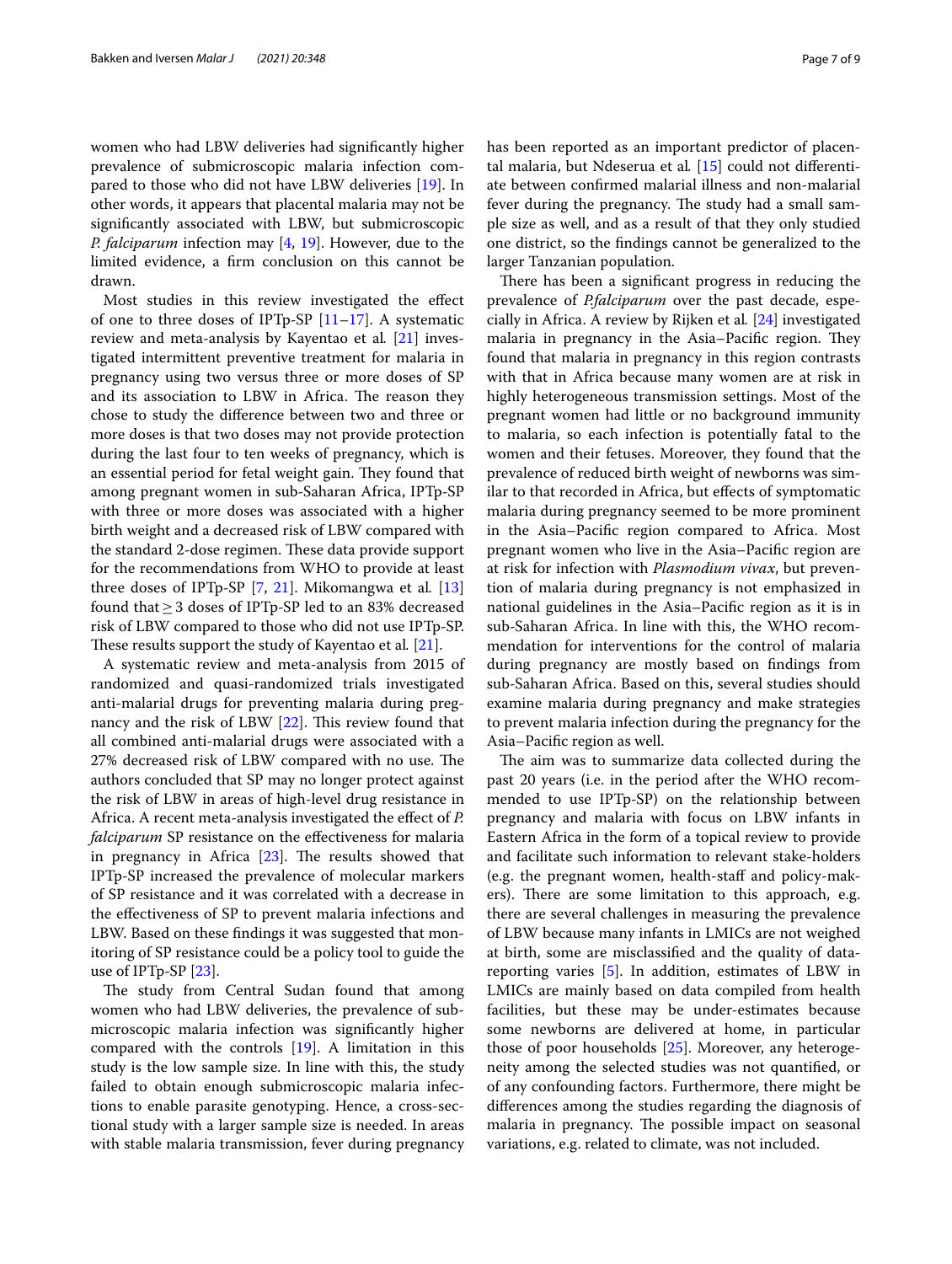## **Conclusion**

This topical review reports that among pregnant women in sub-Saharan Africa, three or more doses IPTp-SP were associated with a decreased risk of LBW and an increased birth weight compared to the standard 2-dose regimen. These studies provide support for the current WHO recommendation to provide at least three doses of IPTp-SP during pregnancy. Some studies concluded that SP may no longer protect against the risk of LBW in those areas of high-level resistance in Africa. Future studies should thus monitor the SP-resistance to guide the use of IPTp-SP. Women who did not use mosquito prevention methods such as bed nets had higher risk of submicroscopic placental malaria. Based on these results, one should continue to advice pregnant women in East Africa (and probably also in other areas with endemic malaria) should use bed nets or other mosquito prevention methods to decrease the risk of submicroscopic malaria.

#### **Abbreviations**

LBW: Low birth weight; IPTp-SP: Intermittent preventive treatment-sulfadoxine-pyrimethamine; LMICs: Low- and middle-income countries; DP: Dihydroartemisinin-piperaquine; CXCL9: CXC ligand 9.

#### **Acknowledgements**

We appreciate the valuable inputs on the manuscript from Dr. Richard Mwaiswelo.

#### **Authors' contributions**

LB and POI conceived the study; LB and POI designed the study protocol; LB carried out the analysis of the individual studies; LB and POI carried out the analysis and interpretation of these data. LB drafted the manuscript; LB and POI critically revised the manuscript for intellectual content. Both authors read and approved the fnal manuscript.

#### **Funding**

None.

#### **Availability of data and materials**

Available on request.

#### **Declarations**

**Ethical approval and consent to participate** Not required.

## **Consent for publication**

Not applicable.

## **Competing interests**

The authors declare that they have no competing interests.

#### **Author details**

<sup>1</sup> Department of Nutrition, University of Oslo, Oslo, Norway. <sup>2</sup> Department of Blood Transfusion and Haematology, Muhimbili University of Health and Allied Sciences, Dar-es-Salaam, Tanzania.

Received: 17 June 2021 Accepted: 16 August 2021 Published online: 24 August 2021

#### **References**

- <span id="page-7-0"></span>1. WHO. World malaria report 2020. Geneva: World Health Organization; 2020.<https://www.who.int/publications/i/item/9789240015791>. Accessed 29 May 2021.
- <span id="page-7-1"></span>2. McClure EM, Goldenberg RL, Dent AE, Meshnick SR. A systematic review of the impact of malaria prevention in pregnancy on low birth weight and maternal anemia. Int J Gynaecol Obstet. 2013;121:103–9.
- <span id="page-7-2"></span>3. WHO. Reducing the burden of malaria in pregnancy. Geneva: World Health Organization, 2003. [https://www.who.int/malaria/publications/](https://www.who.int/malaria/publications/atoz/merajan2003.pdf) [atoz/merajan2003.pdf](https://www.who.int/malaria/publications/atoz/merajan2003.pdf). Accessed 29 May 2021.
- <span id="page-7-3"></span>4. Kapisi J, Kakuru A, Jagannathan P, Muhindo MK, Natureeba P, Awori P, et al. Relationships between infection with *Plasmodium falciparum* during pregnancy, measures of placental malaria, and adverse birth outcomes. Malar J. 2017;16:400.
- <span id="page-7-4"></span>5. Blencowe H, Krasevec J, de Onis M, Black RE, An X, Stevens GA, et al. National, regional, and worldwide estimates of low birthweight in 2015, with trends from 2000: a systematic analysis. Lancet Glob Health. 2019;7:e849–60.
- <span id="page-7-5"></span>6. Eisele TP, Larsen DA, Anglewicz PA, Keating J, Yukich J, Bennett A, et al. Malaria prevention in pregnancy, birthweight, and neonatal mortality: a meta-analysis of 32 national cross-sectional datasets in Africa. Lancet Infect Dis. 2012;12:942–9.
- <span id="page-7-6"></span>7. WHO. Intermittent preventive treatment in pregnancy (IPTp). Geneva: World Health Organization. [https://www.who.int/malaria/areas/preve](https://www.who.int/malaria/areas/preventive_therapies/pregnancy/en/) [ntive\\_therapies/pregnancy/en/.](https://www.who.int/malaria/areas/preventive_therapies/pregnancy/en/) Accessed 29 May 2021.
- <span id="page-7-7"></span>8. Cohee LM, Kalilani-Phiri L, Boudova S, Joshi S, Mukadam R, Seydel KB, et al. Submicroscopic malaria infection during pregnancy and the impact of intermittent preventive treatment. Malar J. 2014;13:274.
- <span id="page-7-8"></span>9. WHO. Malaria terminology. Geneva: World Health Organization, 2016. [https://apps.who.int/iris/bitstream/handle/10665/208815/WHO\\_HTM\\_](https://apps.who.int/iris/bitstream/handle/10665/208815/WHO_HTM_GMP_2016.6_eng.pdf) [GMP\\_2016.6\\_eng.pdf](https://apps.who.int/iris/bitstream/handle/10665/208815/WHO_HTM_GMP_2016.6_eng.pdf). Accessed 29 May 2021.
- <span id="page-7-9"></span>10. Sharma L, Shukla G. Placental malaria: a new insight into the pathophysiology. Front Med. 2017;4:117.
- <span id="page-7-10"></span>11. Braun V, Rempis E, Schnack A, Decker S, Rubaihayo J, Tumwesigye NM, et al. Lack of efect of intermittent preventive treatment for malaria in pregnancy and intense drug resistance in western Uganda. Malar J. 2015;14:372.
- <span id="page-7-11"></span>12. Mbonye AK, Bygbjerg IC, Magnussen P. Intermittent preventive treatment of malaria in pregnancy: a new delivery system and its efect on maternal health and pregnancy outcomes in Uganda. Bull World Health Organization. 2008;86:93–100.
- <span id="page-7-12"></span>13. Mikomangwa WP, Oms M, Aklillu E, Kamuhabwa AAR. Adverse birth outcomes among mothers who received intermittent preventive treatment with sulphadoxine-pyrimethamine in the low malaria transmission region. BMC Pregnancy Childbirth. 2019;19:236.
- <span id="page-7-13"></span>14. Mosha D, Chilongola J, Ndeserua R, Mwingira F, Genton B. Efectiveness of intermittent preventive treatment with sulfadoxine–pyrimethamine during pregnancy on placental malaria, maternal anaemia and birthweight in areas with high and low malaria transmission intensity in Tanzania. Trop Med Int Health. 2014;19:1048–56.
- <span id="page-7-14"></span>15. Ndeserua R, Juma A, Mosha D, Chilongola J. Risk factors for placental malaria and associated adverse pregnancy outcomes in Rufji, Tanzania: a hospital based cross sectional study. Afr Health Sci. 2015;15:810–8.
- <span id="page-7-15"></span>16. Ndyomugyenyi R, Clarke SE, Hutchison CL, Hansen KS, Magnussen P. Efficacy of malaria prevention during pregnancy in an area of low and unstable transmission: an individually-randomised placebo-controlled trial using intermittent preventive treatment and insecticide-treated nets in the Kabale Highlands, southwestern Uganda. Trans R Soc Trop Med Hyg. 2011;105:607–16.
- <span id="page-7-16"></span>17. van Eijk AM, Ayisi JG, Kuile FO, Otieno JA, Misore AO, Odondi JO, et al. Efectiveness of intermittent preventive treatment with sulphadoxinepyrimethamine for control of malaria in pregnancy in western Kenya: a hospital-based study. Trop Med Int Health. 2004;9:351–60.
- <span id="page-7-17"></span>18. Kalinjuma AV, Darling AM, Mugusi FM, Abioye AI, Okumu FO, Aboud S, et al. Factors associated with sub-microscopic placental malaria and its association with adverse pregnancy outcomes among HIV-negative women in Dar es Salaam, Tanzania: a cohort study. BMC Infect Dis. 2020;20:796.
- <span id="page-7-18"></span>19. Mohammed AH, Salih MM, Elhassan EM, Mohmmed AA, Elzaki SE, El-Sayed BB, et al. Submicroscopic *Plasmodium falciparum* malaria and low